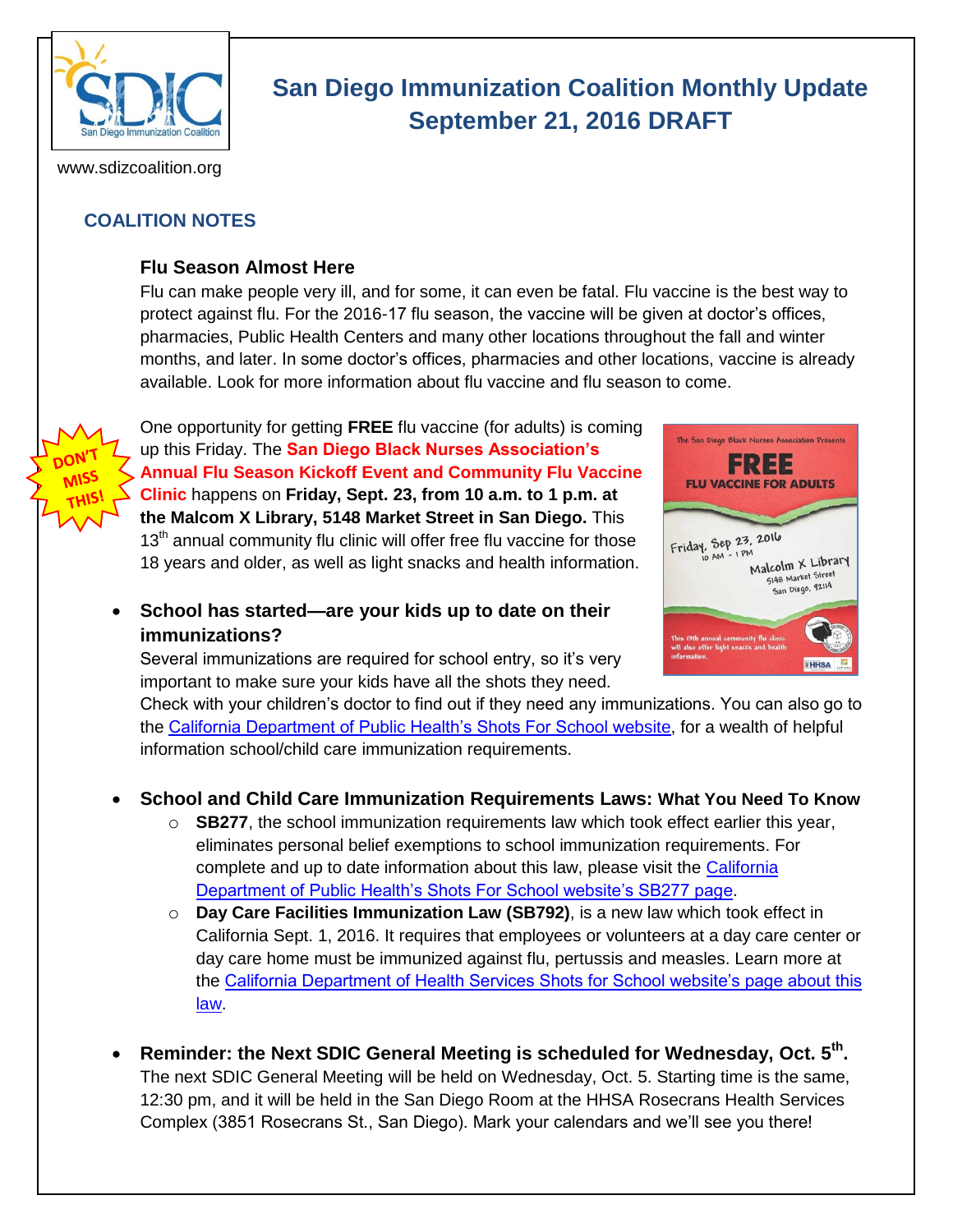#### **HEALTH CARE PROVIDER NEWS**

#### **"AAP issues meningococcal B vaccine guidelines for adolescents"**

According to a report on the Healio website, " Trumenba and Bexsero have both been approved for the prevention of serogroup B meningococcal disease in individuals aged 10 through 25 years by the American Academy of Pediatrics Committee on Infectious Diseases. Their guidelines on the newly-licensed vaccines align with previous recommendations issued by the CDC's Advisory Committee on Immunization Practices. The committee issued a category A recommendation stating that either Trumenba (MenB-FHbp, Wyeth Pharmaceuticals) or Bexsero (MenB-4C, Novartis Vaccines) can be used routinely for individuals at increased risk for serogroup B meningococcal disease... The vaccines may be administered, though not routinely, to adolescents and young adults aged 16 through 23 to provide short-term protection. This recommendation received a category B recommendation." Read the story [here.](http://www.healio.com/internal-medicine/vaccination/news/online/%7B9d42e15b-0c08-477d-8b1e-f28a59c545ea%7D/aap-issues-meningococcal-b-vaccine-guidelines-for-adolescents)

#### **RESEARCH NEWS**

#### **"Big Data Could Hold Key to Improving Vaccination Rates"**

According to a story on the Health IT Analytics website, " A new initiative is looking to increase

the rate of adult vaccinations by using big data to develop helpful patient engagement strategies. With flu season fast approaching, a new initiative focused on improving adult vaccination rates is turning to big data to discover the most helpful patient engagement strategies for primary care providers to deliver preventative care. The Adult Immunization Project is a collaborative effort between the Duke Clinical Research Institute (DCRI), Duke Primary Care, Pfizer and Premier Inc. During the project, researchers will work as



a team to develop strategies for Duke Health system primary care providers to support vaccination efforts... As part of the program, Duke researchers will analyze primary care practices' data to determine what patient engagement strategies were the most successful approaches for providing helpful vaccination information to patients. 'With the data being collected, we'll be able to better understand what motivates provider and patient behavior, and understand what types of interventions have the most traction,' said John Anderson, MD, chief medical officer for Duke Primary Care." Read the story [here.](http://healthitanalytics.com/news/big-data-could-hold-key-to-improving-)

## **COUNTY PHC IMMUNIZATION CLINICS: ELIGIBILITY**

 **Eligibility for Immunizations at County Public Health Centers; Important Information** 

The following individuals are eligible to receive immunizations at County Public Health Centers:

- Children and adults who do not have health insurance (adults—only certain vaccines available).
- Adults whose health insurance does not include vaccines (only certain vaccines available).
- Persons 0-18 years who are Alaskan Native or American Indian.
- Persons 0-18 years who have Medi-Cal or are Medi-Cal eligible.